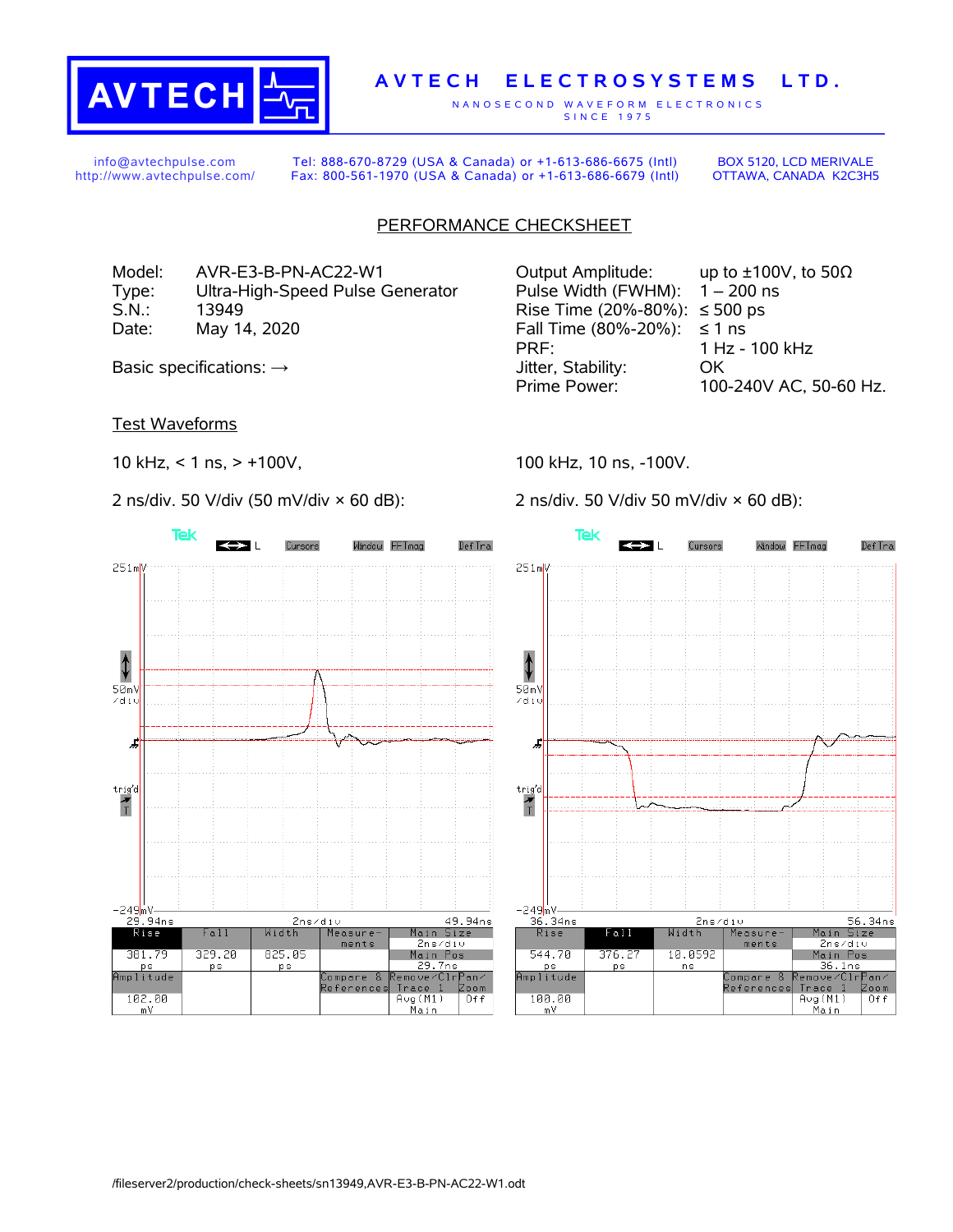10 kHz, 200 ns, +100V, leading edge,

2 ns/div. 50 V/div (50 mV/div × 60 dB):



10 kHz, 200 ns, -100V, trailing edge,

2 ns/div. 50 V/div (50 mV/div × 60 dB):